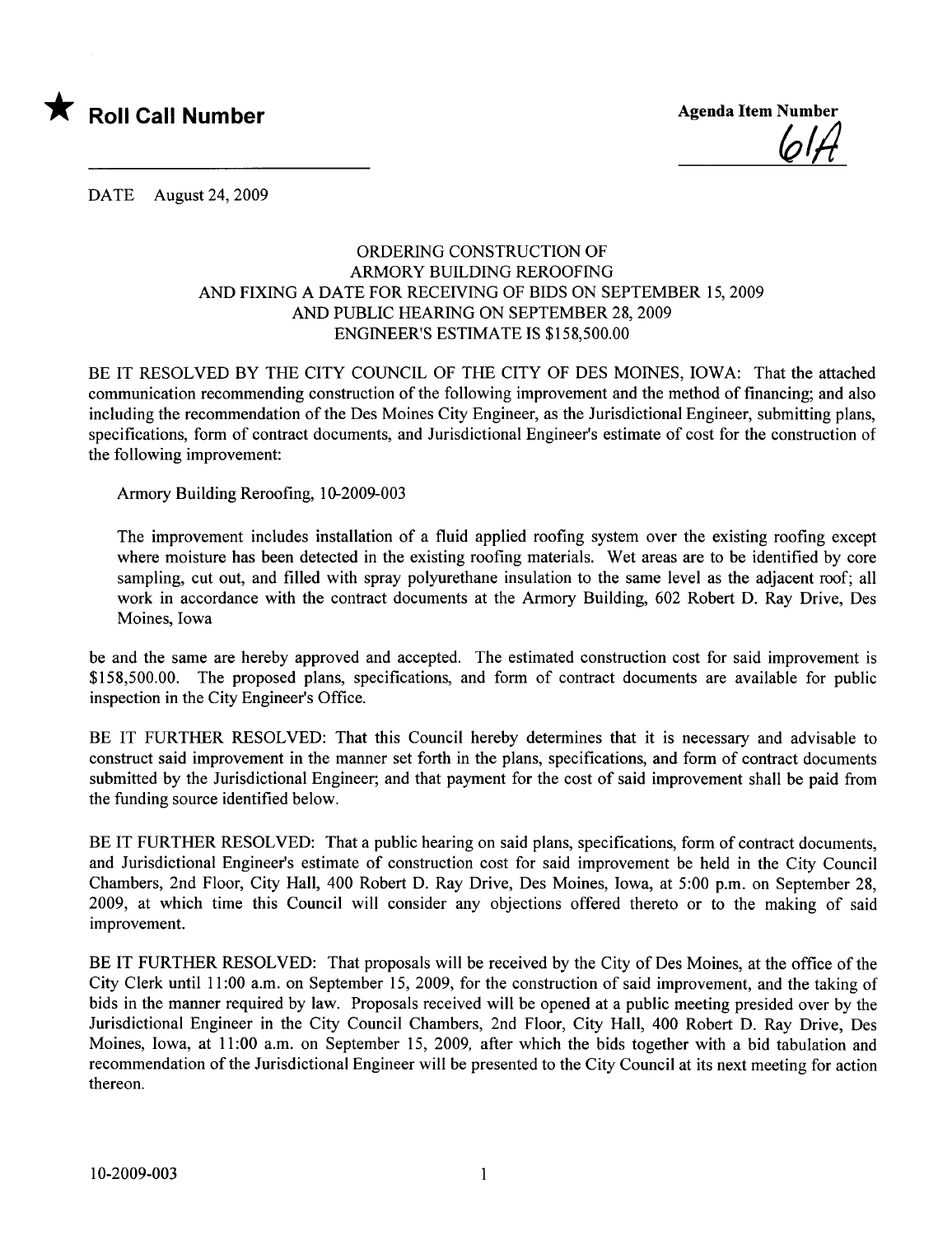

**Agenda Item Number** 

DATE August 24, 2009

BE IT FURTHER RESOLVED: That an appropriate Notice to Bidders and Notice of Public Hearing for said improvement be published in the Des Moines Register as provided and directed by Chapter 26 and/or 314, Code of Iowa.

(City Council Communication Number  $\frac{09.612}{\cdot}$  attached.)

Moved by to adopt.

**25** 

FORM APPROVED:

Kathleen Vanderpool by AD

Kathleen Vanderpool Deputy City Attorney FUNDS AVAILABLE

 $\sqrt{M}$ 

Allen McKinley Des Moines Finance Director

Funding Source: 2009-2010 CIP, Page Building-IS, Municipal Building Reroofing, BLD044, G. O. Bonds

| <b>COUNCIL ACTION</b> | <b>YEAS</b> | <b>NAYS</b> | <b>PASS</b> | <b>ABSENT</b>   |
|-----------------------|-------------|-------------|-------------|-----------------|
| <b>COWNIE</b>         |             |             |             |                 |
| <b>COLEMAN</b>        |             |             |             |                 |
| <b>HENSLEY</b>        |             |             |             |                 |
| <b>KIERNAN</b>        |             |             |             |                 |
| <b>MAHAFFEY</b>       |             |             |             |                 |
| <b>MEYER</b>          |             |             |             |                 |
| <b>VLASSIS</b>        |             |             |             |                 |
| <b>TOTAL</b>          |             |             |             |                 |
| <b>MOTION CARRIED</b> |             |             |             | <b>APPROVED</b> |
|                       |             |             |             |                 |
|                       |             |             |             |                 |
|                       |             |             |             | $\mathbf{r}$    |

I, Diane Rauh, City Clerk of said City Council, hereby certify that at a meeting of the City Council, held on the above date, among other proceedings the above was adopted.

IN WITNESS WHEREOF, I have hereunto set my hand and affxed my seal the day and year first above written.

Mayor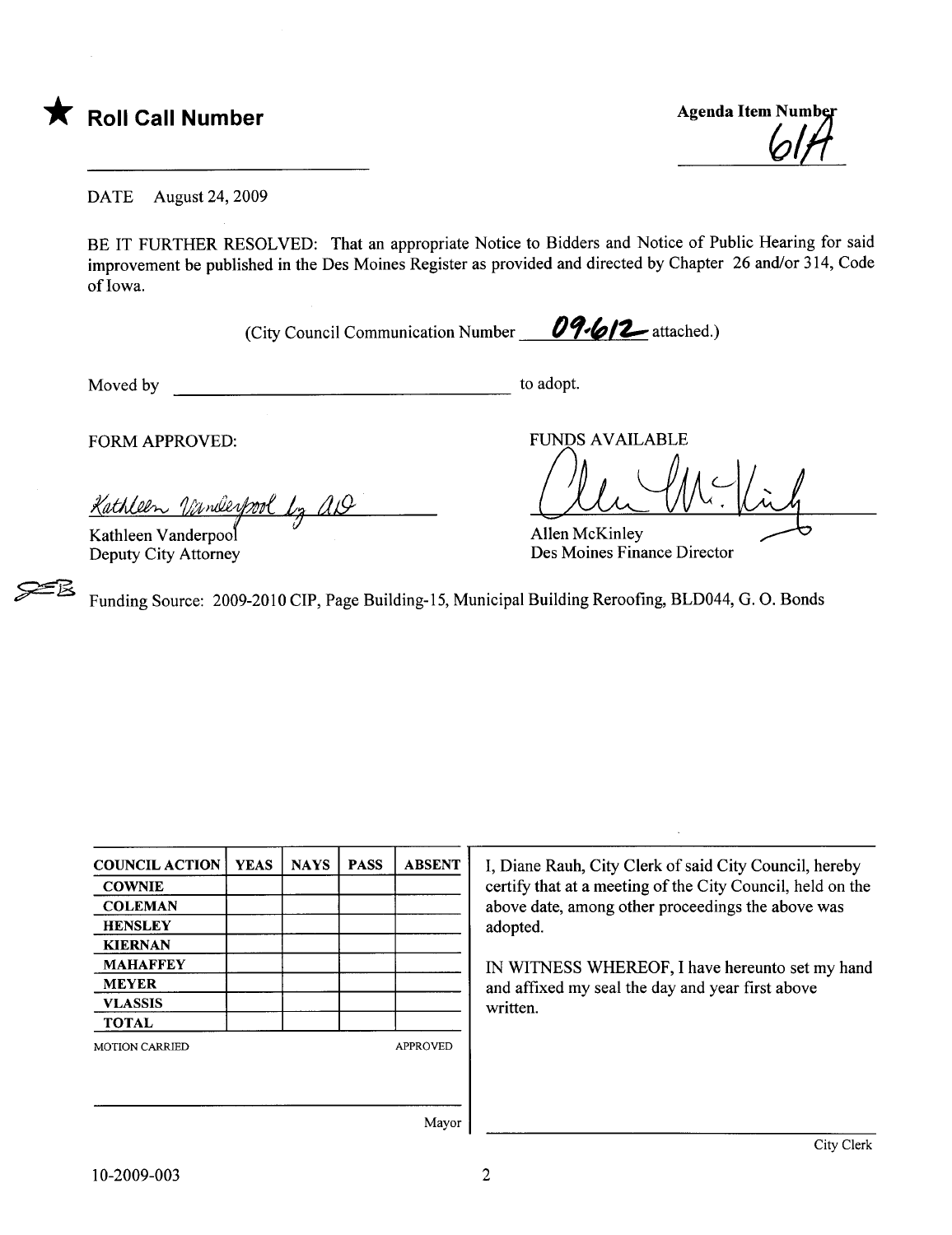